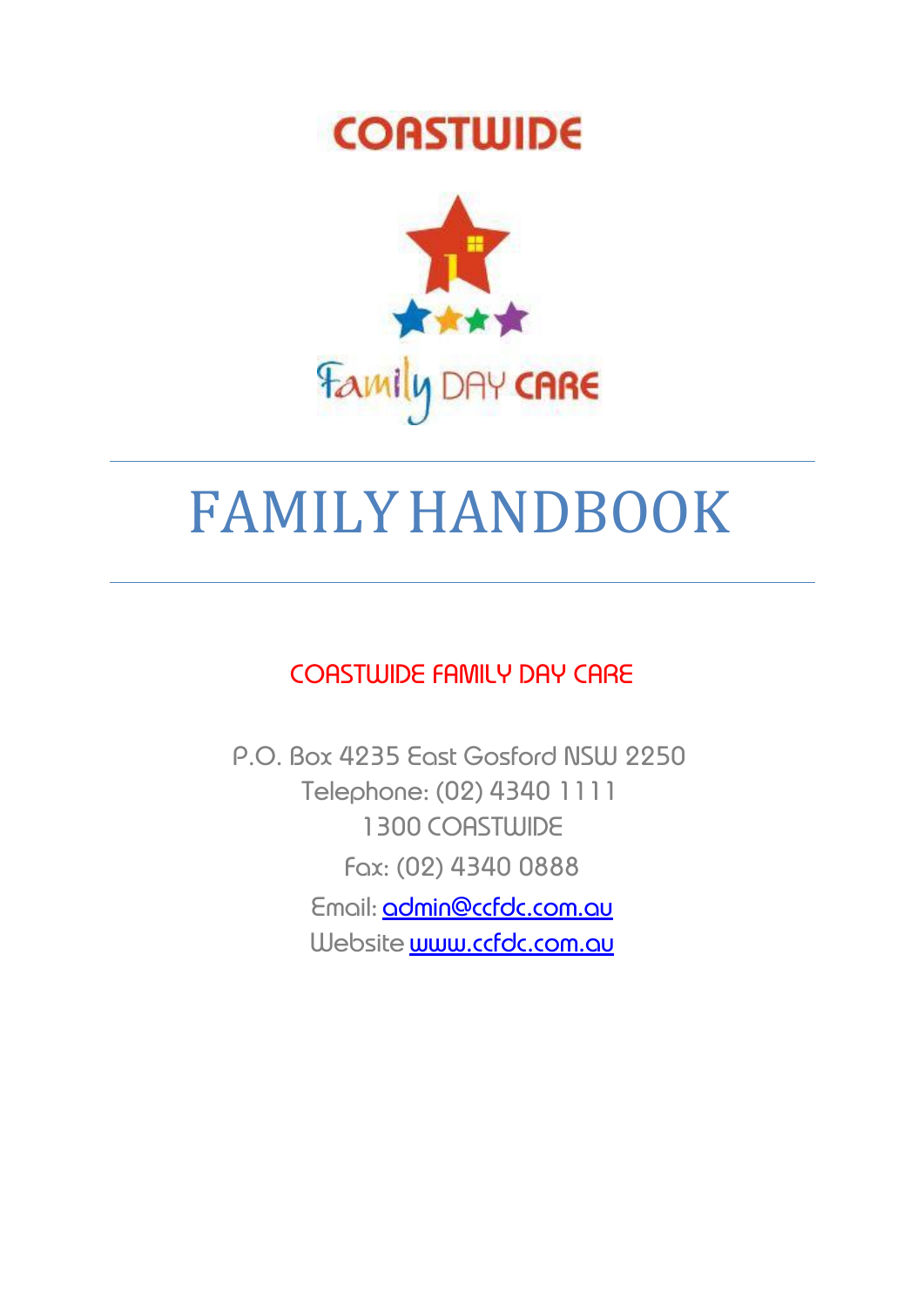#### **Welcome to Coastwide Family Day Care**

This handbook aims to provide you with background information about Coastwide Family Day Care and includes detailed information about our Policies and Procedures.

We hope that this information will introduce our child care service and support your child's journey in Early Childhood Education and Care.

What is Family Day Care?

- Coastwide Family Day Care Philosophy
- Code of Conduct
- Code of Ethics

Coastwide Family Day Care Policies and Procedures

- \* Family Day Care Educator Recruitment and Training
- The Role of the Coordination Unit

The Enrolment Process

- Priority of Access Guidelines
- ❖ Paperwork and Evidence, what's required and why
- ❖ Emergency Contacts and Permissions
- Medical Conditions and / or Additional Needs
- General Medication Permissions
- ❖ Routine Excursions

#### Starting Care

What you need to bring?

Child Care Fees

- Child Care Fees
- Child Care Benefit and Child Care Rebate
- The Importance Attendance Records

Illness and Medication

- Administering Medication
- ❖ Fever Management

Educational Programming

- Our Philosophy
- ◆ National Quality Framework
- Early Years Learning Framework
- Guiding Children's Behaviour

Environments, Excursions and Activities

- ❖ Activities and Excursion
- Feedback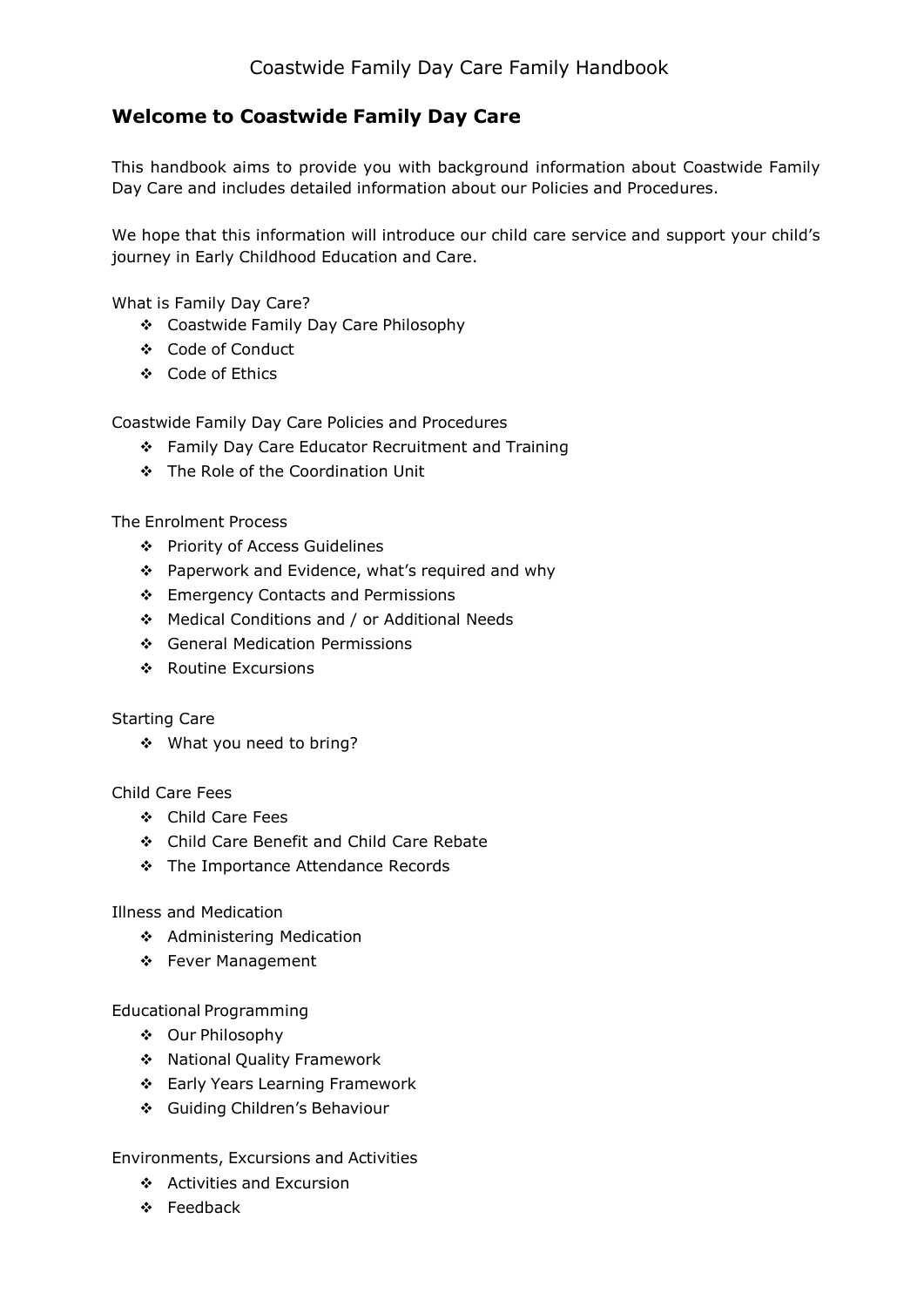#### **What is Family Day Care?**

Family Day Care is education and care service provided in a home or in-venue environment. Educators are qualified and highly trained early childhood professionals, registered to provide education and care for a maximum of four non-school aged children.

Some Educators also offer before and after school care and vacation care for up to three school-aged children, up to 13 years of age. This ratio also includes the Educator's own children.

Educators are registered with Coastwide Family Day Care which is sponsored by Coastwide Child and Family Services Inc. Coastwide Child and Family Services Inc is licenced by the NSW Department of Education and Training as an Approved Provider.

Family Day Care offers families flexible child care arrangements to suit their needs, including; full-time or part-time care, casual care, weekend care, overnight care, before and after school care, school vacation care, emergency care and occasional care.

To support the well-being of all children, Educators and Coordination Unit staff undergo '*Child Protection*' training and are mandatory reporters. Each Educator has a responsibility to ensure their service ensures the safety and wellbeing of every child.

All Family Day Care services are safe, secure and healthy environments for children and their families. Educators provide a smoke, drug and alcohol free child care environment, follow pet management plans, undergo regular Workplace Health and Safety training and meet all legislative requirements.

#### **Coastwide Family Day Care Philosophy**

With almost 35 years of experience delivering quality educational outcomes for children, Coastwide Family Day Care is proud to celebrate its philosophy.

#### **Our Philosophy**

- **Play-based learning environments -** We believe children learn best through play and are capable of building knowledge from their world. We create play environments which are safe, nurturing and stimulating to evoke curiosity, experimentation and exploration.
- **Celebrating diversity -** We believe children deserve to feel loved, accepted and acknowledged as part of a group regardless of difference. We create inclusive environments which foster positive self-esteem and encourage the opportunity for children to reach their full potential.
- **Our Guiding Principles -** Our educational practices are guided by The National Quality Framework, The Early Learning Years Framework for Australia and My Time, Our Place – Framework for School Aged Care in Australia.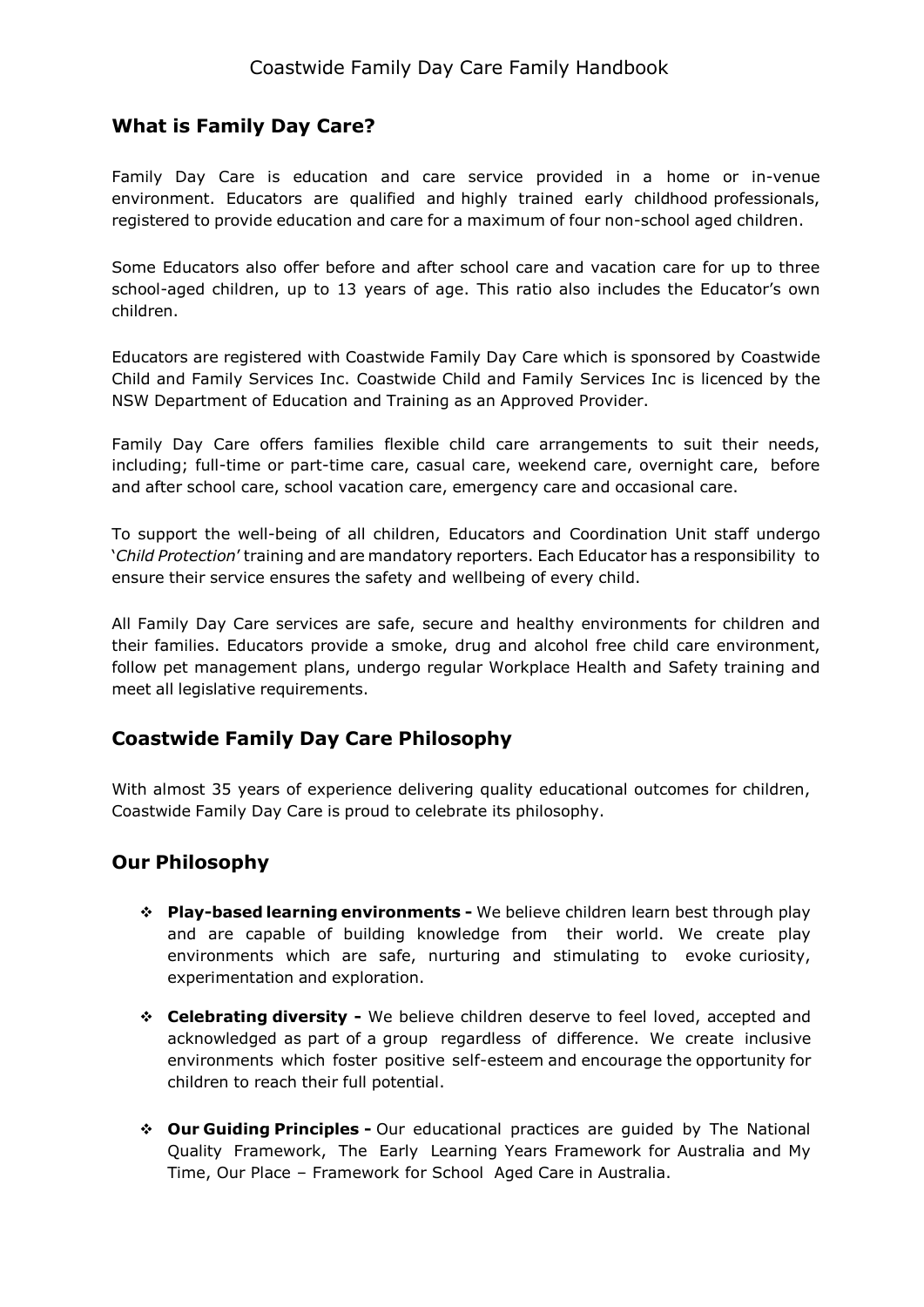#### **Code of Conduct**

Educators strive to create a safe, hygienic stimulating environment, which enhances children's autonomy, initiative, self-worth and which respects their dignity.

 **Objectives -** Educators honour each child's strengths, competence and selfesteem and ensure their work is based on each child's interests and needs, acknowledging the contribution children make.

Educators strive to develop positive relationships with families, which are based on mutual trust and open communication.

Educators acknowledge the uniqueness of each family including the significance of culture, customs, language and beliefs and the contribution they make to the service.

#### **Implementation Strategies**

Educators engage only in practices which are respectful of, and provide security for children, reflect consideration of every child's perspective, in no way degrade, endanger, exploit, intimidate or harm children psychologically or physically.

Educators undertake ongoing training and base their work on the best theoretical and practical knowledge about early childhood development as well as on particular knowledge of each child's individual development.

Educators treat all members of the service with courtesy and respect and represent themselves and their service in a positive manner in the community.

Educators ensure that all records and information about individual children and families, are kept in a secure place and are only accessed by or disclosed to those people who need the information to fulfil their responsibilities to the Service.

#### **Code of Ethics**

Ethical conduct is founded in respect for, and the valuing of children, families, Educators, Coordination Unit staff, and the extended Family Day Care community.

We strive to uphold the highest standards in ethical conduct in accordance with the ECA Code of Ethics (2016), The United Nations Convention on the Rights of the Child (1991), The Declaration on the Rights of indigenous Peoples (2007) and associated Coastwide Family Day Care Policies.

#### **Coastwide Family Day Care Policies and Procedures**

Educators are guided by the Coastwide Family Day Care Policies and Procedures and we encourage you to regularly review our Policies and Procedures.

Policies have been agreed in consultation with Educators, the Coordination Unit and the Board of Management of Coastwide Child and Family Services Inc. To find out more about our Board of Management please visit our website, [www.ccfdc.com.au.](http://www.ccfdc.com.au/)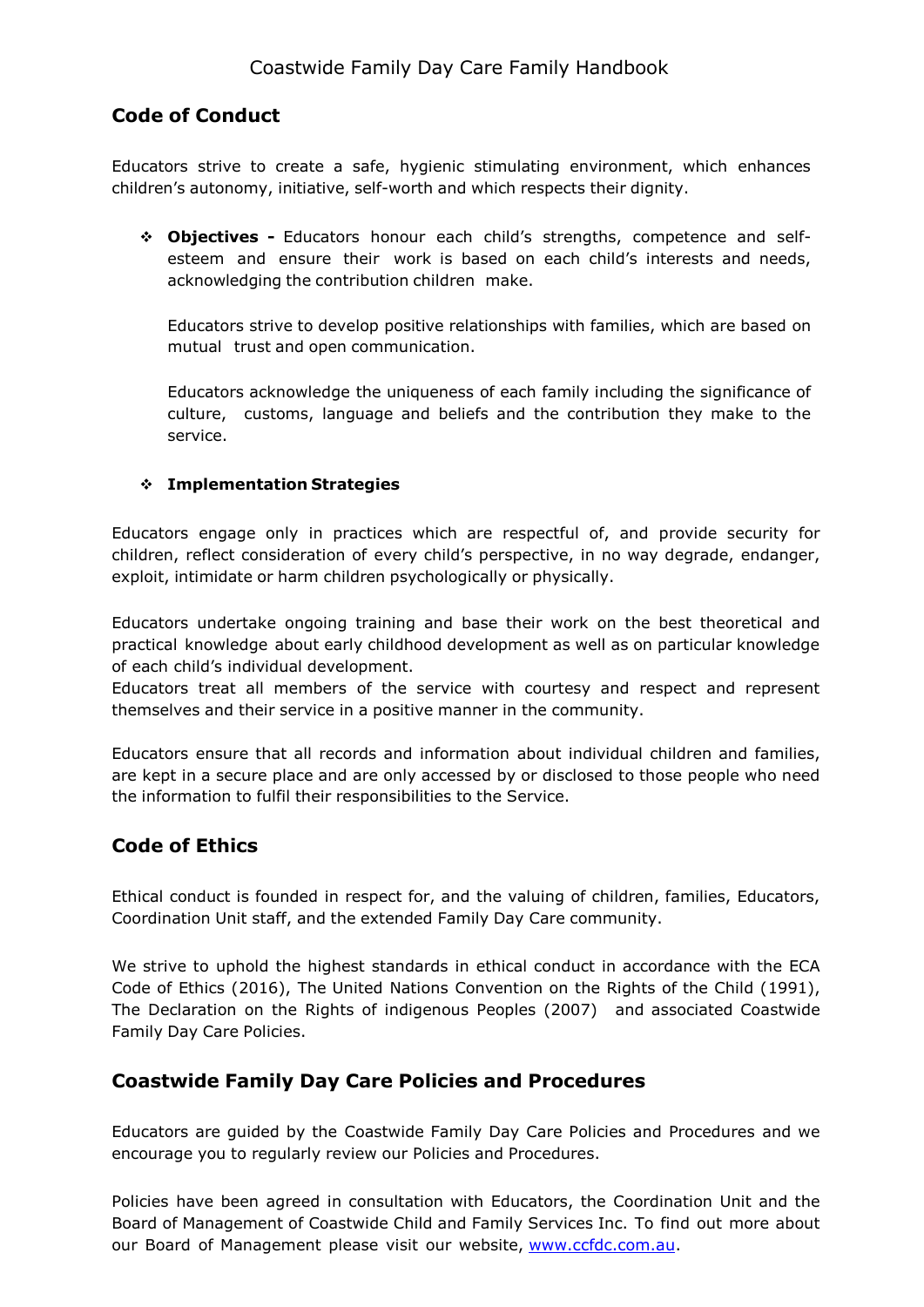Policies are designed to ensure the safety and wellbeing of children in our care and reflect the requirements of National Regulations, National Law and the Coordination Unit's Public Liability Insurance.

#### **Family Day Care Educator Recruitment and Training**

Educators registered with Coastwide Family Day Care share a commitment to providing the best possible educational outcomes for children.

Educators who share this commitment are recruited and supported with professional development opportunities which maximise their abilities to guide and encourage children to realise their potential as early learners.

We believe our service is enhanced by recruiting Educators with diverse experience, skills, values and cultures. Educators are supported by ongoing mentoring, peer support and networking.

#### **The Role of the Coordination Unit**

The Coordination Unit plays a diverse role, supporting Educators and families to ensure the highest quality of education and care. With almost 35 years of experience delivering quality educational outcomes for children, Coastwide Family Day Care is proud to celebrate the services we offer.

This includes family enrolments and ongoing support, access to quality educational programming and early intervention service referrals, as well as the administration of Child Care Benefit and Child Care Rebate claims.

The Coordination Unit also organises play sessions and special interest excursions for children in care. We encourage feedback via our website, regular surveys and are always keen to hear what you think of our service.

#### **The Enrolment Process**

Our enrolment process is completed on-line. We are committed to matching every family to Educator(s) who have availability to meet your care needs. We encourage you to visit when the service is open if possible.

Once you let us know your choice of Educator(s), we will ask you to complete the on-line enrolment process, confirming days and hours of care required.

A one-off family enrolment fee is due once care is confirmed.

#### **Priority of Access Guidelines**

We are required to follow the Federal Government's *Priority of Access* Guidelines when allocating placements. All child care services are required to follow these guidelines.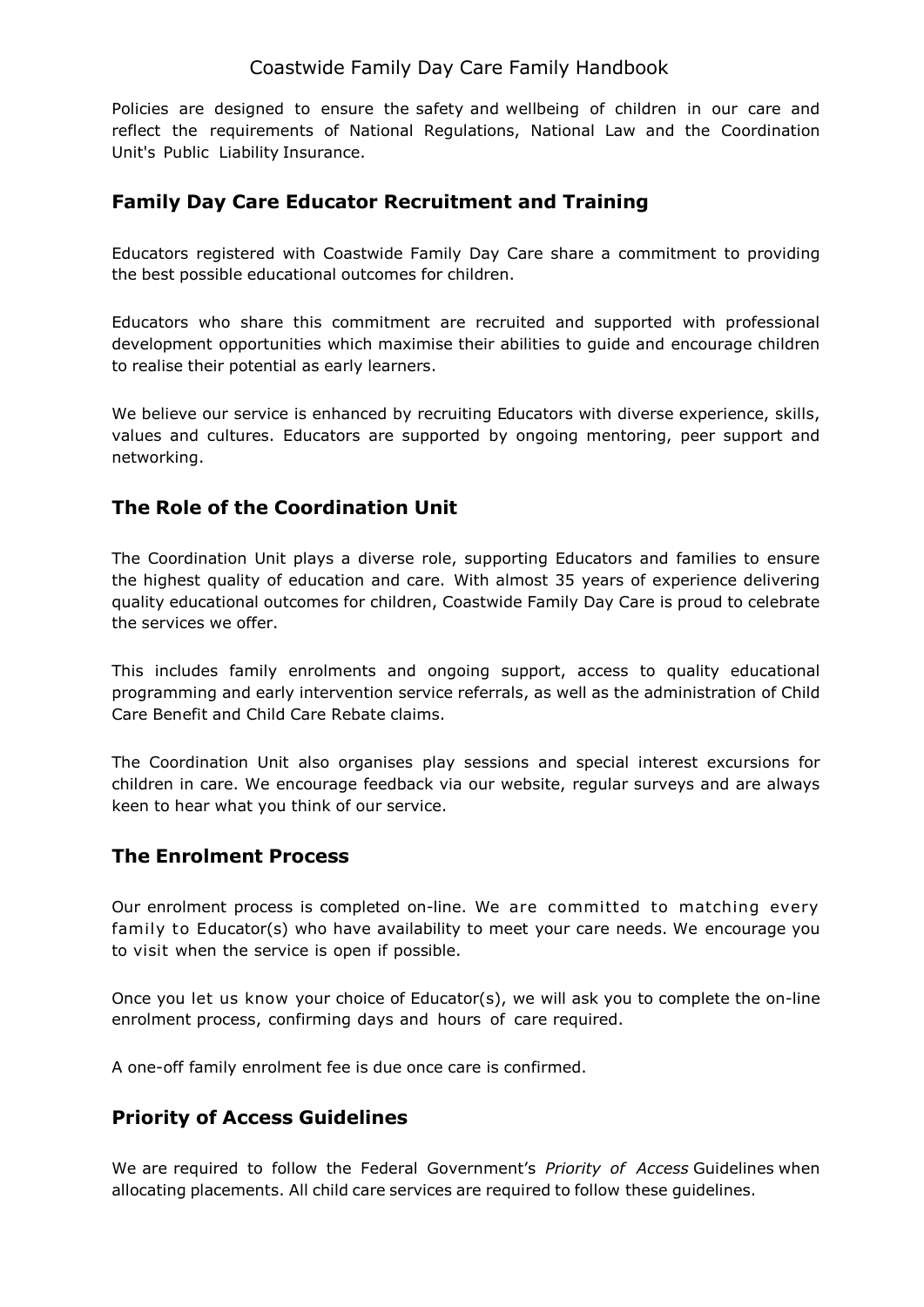#### **Paperwork and Evidence, what's required and why**

We are required under Law to hold the following information to support your enrolment in an Approved Education and Care Provider.

- Proof of each child's ID
- Information relating the immunisation status of each child in care (Australian Immunisation Record)
- ❖ Health Management Plans, where applicable
- ❖ Parenting Orders, where applicable

We are also required to provide documentation to the Federal Government regarding your Aboriginality, country of birth, languages spoken at home and family status.

It is also a legal requirement to record your Medicare number and, if you are claiming CCB / CCR, we also need to record and provide the Centrelink Customer Reference Number (CRN) of the CCB claimant and the CRN of each child in care.

#### **Emergency Contacts and Permissions**

We ask for two emergency contacts as part of your enrolment process and these are used if, and when there is an emergency. As part of your enrolment you will be asked to indicate what permission are given:

- Collect my child
- Consent to an excursion
- Consent to medical treatment/administration of medication

Please remember to update your emergency contacts if these change.

You will also be asked as part of your enrolment to give permission for your Educator, or a staff member from the Coordination Unit, to administer paracetamol or ibuprofen in case of a fever and to seek medical / dental treatment or ambulance transportation if necessary.

Prior to administering paracetamol or ibuprofen, verbal consent from you, or one of your emergency contacts, will be sought. If you, or your one of your emergency contacts, are unavailable permission will be sought from the Coordination Unit.

#### **Medical Conditions and / or Additional Needs**

If your child has medical conditions or additional needs you will be asked to provide a copy of a *Health Management* or *Information and Management Plan* at enrolment and you will be sent a *Medical Conditions Policy.* Your Educator(s) will be provided a copy of this plan to discuss with you.

Once your child starts care, your Educator will collaborate with you to complete a *Medical Risk Minimisation Plan and Communication Plan* related to your child's medical condition or additional needs.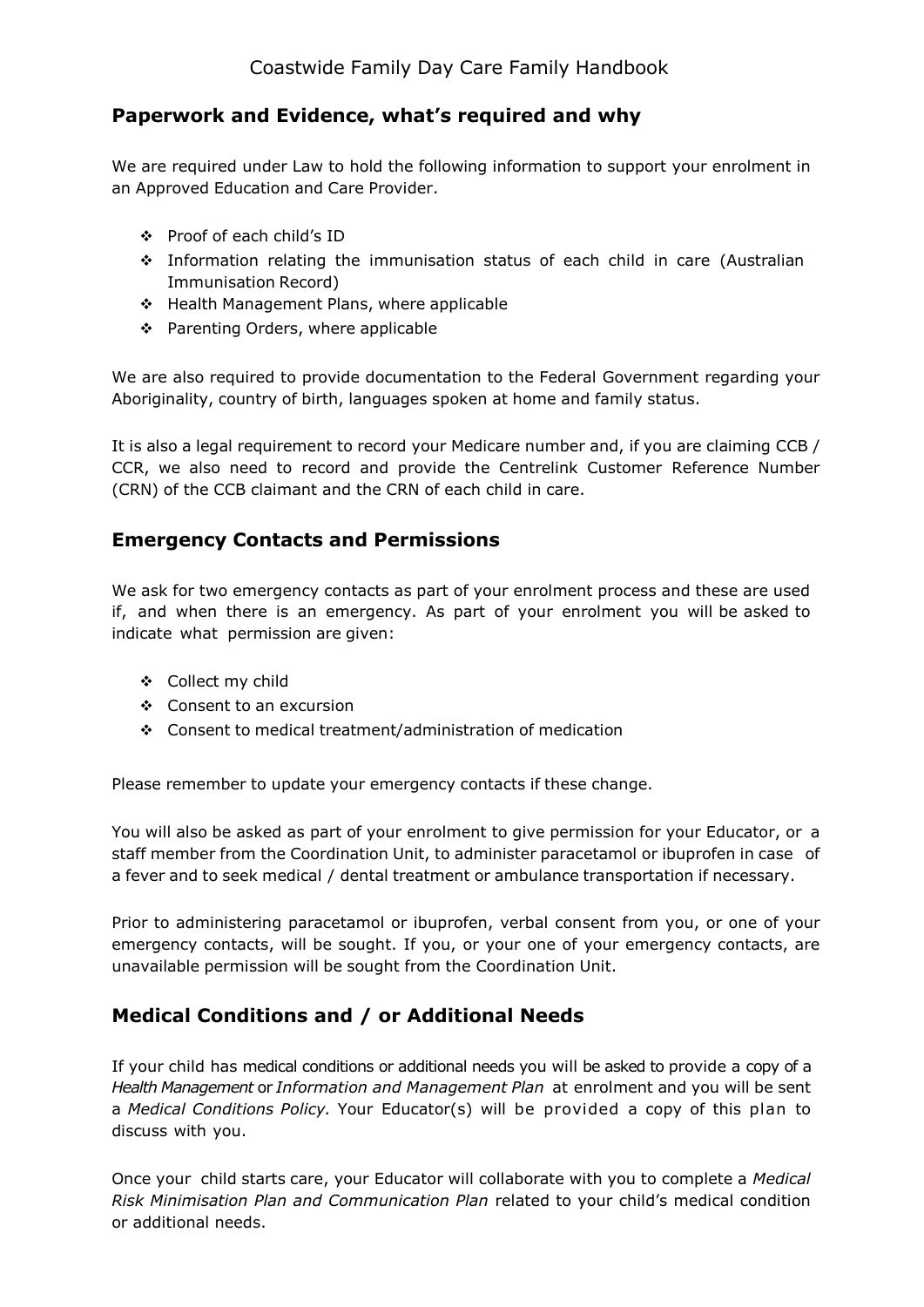#### **General Medication Permissions**

You will also be asked on enrolment to give permission for the administration of general medication or preventative measures, such as; sunscreen, insect repellent, nappy creams, etc. When you start care with your Educator(s) please discuss with them any specific requirements that you may have relating to the brand and / or ingredients.

#### **Routine Excursions**

You will be asked as part of you enrolment to give, or deny permission, for your child to attend your Educator's Approved Routine Excursions.

Your Educator will discuss the routine excursions they attend on meeting with you at their service. All excursions are approved by the Coordination Unit to ensure the safety of all children in care.

#### **Starting Care**

When staring care we recommend discussing with your chosen Educator your child's routines and the settling techniques you use.

#### **What you need to bring?**

Clothing – we recommend that your child has clothing options to cater for changing patterns of weather.

- We encourage Educators to operate a Sun Smart service and recommend shirts with covered shoulders and hats will be worn whenever outside. Your free Sun Smart hat will be issued by your Educator
- ❖ Suitable footwear is essential
- Children may change their clothes to cater for their play experiences when both indoors and outdoors
- Unless your Educator provides nappies as part of their service, please make sure that you supply plenty of nappies and any creams or lotions, if required
- Please ensure that all of your child's personal belongings are clearly labelled

Meals – we recommend that you provide a healthy and nutritious lunch, snacks and a drink bottle for your child.

- Please discuss with your Educator as they may provide healthy snacks as part of their service
- Educators follow the '*Nutrition and Food Handling Policy'* as part of their registration with Coastwide Family Day Care

Toys – we recommend that your child brings a favourite toy or blanket to help them feel more secure, especially when your child begins care. Other toys will need to be discussed with your Educator.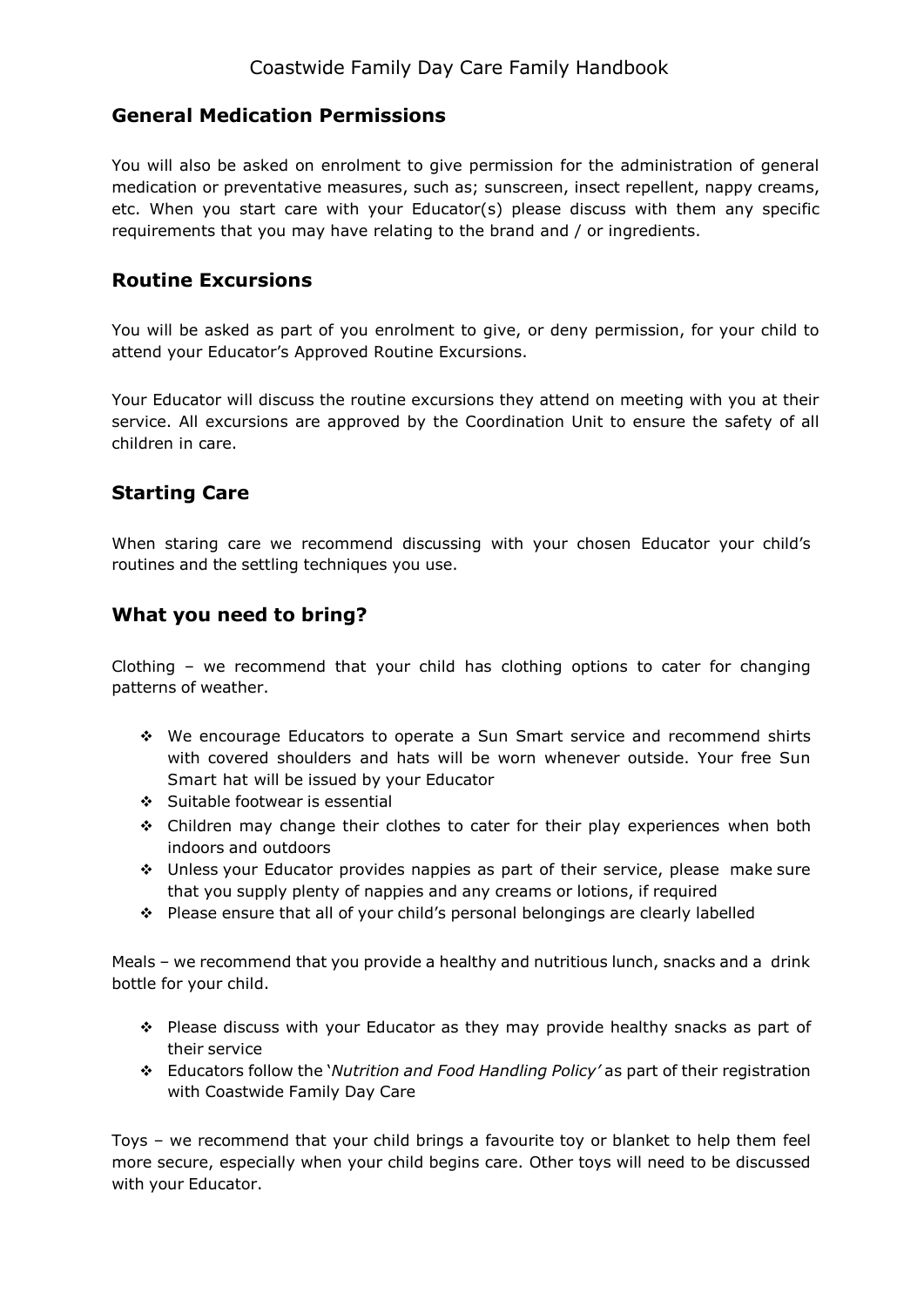#### **Child Care Fees**

Coastwide Family Day Care fees range from \$6:00 to \$12:00 per hour depending on the service location, service environment, Educator qualifications and service inclusions. As self-employed small business owners, Educators set their own working days and hours.

Your Educator will confirm with you the fees they charge per session and we will provide you with a Fee Schedule once your enrolment is confirmed. We recommend that you read your Fee Schedule carefully.

Your Educator will advise of fees to be paid weekly or fortnightly in advance. Any adjustments can be made at the beginning of the following week or fortnight.

Your fees include a levy paid to the Coordination Unit which will be withheld from the CCB paid to your Educator on your behalf. Where no CCB is paid, the Educator will collect the Parent Levy as part of your child care fees. The current rate of Parent Levy is stated on the Fee Schedule.

Educators are required to give two weeks' notice regarding any fee changes. If you experience any difficulties in paying your fees please contact the Coordination Unit Office. Care may be terminated if fees are not paid as per the Fee Schedule. Backup care or care with another Educator will not be made available to parents with outstanding fees*.*

#### **Child Care Benefit and Child Care Rebate**

When using child care provided by Approved Provider all Australian Residents may be eligible for Child Care Benefit (CCB).

To assess your eligibility to claim CCB you will need to register with Centrelink who will assess your family income and provide us with your percentage if eligible. Child Care Rebate (CCR) is also available.

To apply for CCB and CCR please register with the Family Assistance Office (FAO) at Centrelink. Visit [www.humanservices.gov.au/customer/themes/families.](http://www.humanservices.gov.au/customer/themes/families)

Where CCB is claimed you can also claim for up to 42 '*allowable absences'* each financial year. '*Allowable absences'* include Public Holidays, illness (without a medical certificate), holidays and any occasional absences.

Once the 42 '*allowable absences'* are exceeded, your CCB claim will only be considered when evidence is provided of;

 Illness (with a medical certificate), rotating shift work, attendance at specialised pre-school, rostered days off or pupil free days

CCB will not be paid for absences before a child actually starts care, or for last day(s) absences when they are finishing care.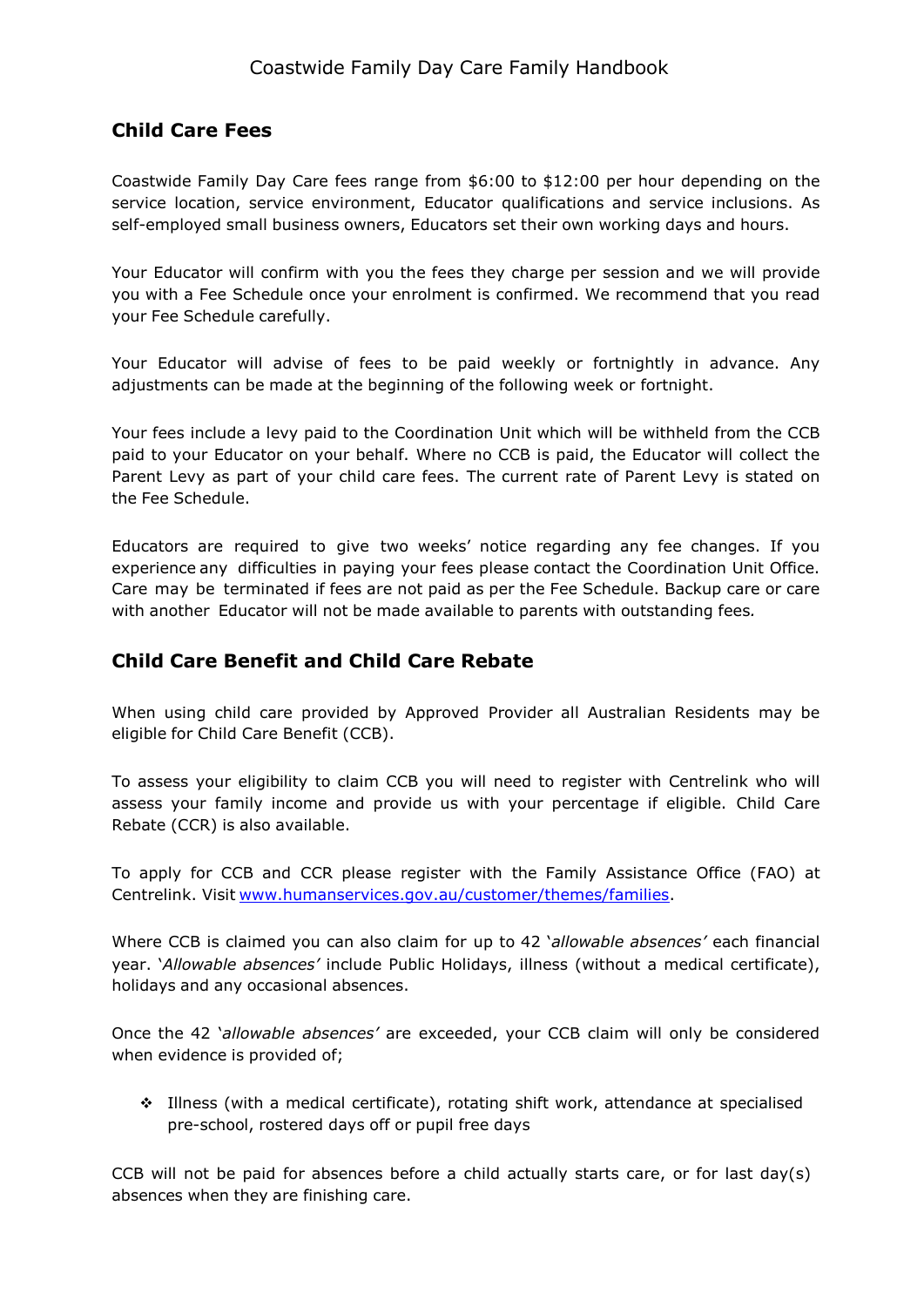#### **The Importance of Attendance Records**

It is a legislative requirement that you sign your child in and out of care. Each Educator will have their own hand over procedure, which equates legally to the transfer of responsibility, at the beginning and end of the session of care. Please discuss with your Educator.

Remember to sign your child's attendance record and record the exact time of arrival and departure. As part of our legislative requirements we regularly audit attendance records and signatures.

All absences must also be recorded and confirmed with a parent / guardian signature.

#### **Illness and Medication**

Educators follow the *'Heath and Medication Policy'* and will contact you when concerned about the health and well-being of your child whilst in care.

We recommend that children do not access care if they are ill. Your Educator will use the following list of criteria to judge if your child is not well enough to access care. We recommend that you too assess your child against this list prior to accessing care.

- $\div$  Fever greater than 37.5 or more
- \* Two or more loose bowel movements than usual
- Unidentified and / or infectious rash, or skin infection
- Eye discharge
- ❖ Repeated vomiting
- Head lice if untreated

You will always be informed if your child has an elevated temperature or appears unwell whilst in care. Your Educator will care for your child until you can arrange for your child to be collected from care.

#### **Administering Medication**

Medication will only be administered when accompanied by a signed *Medication Administration Form.* Your Educator can provide a copy for you to complete.

- ❖ Short term medication like antibiotics must be signed daily
- Long term medication such as those needed for asthma, diabetes, epilepsy etc have a separate form and must be re-signed every 2 weeks
- Doctor's instructions must be included on how to administer the medication and management of the illness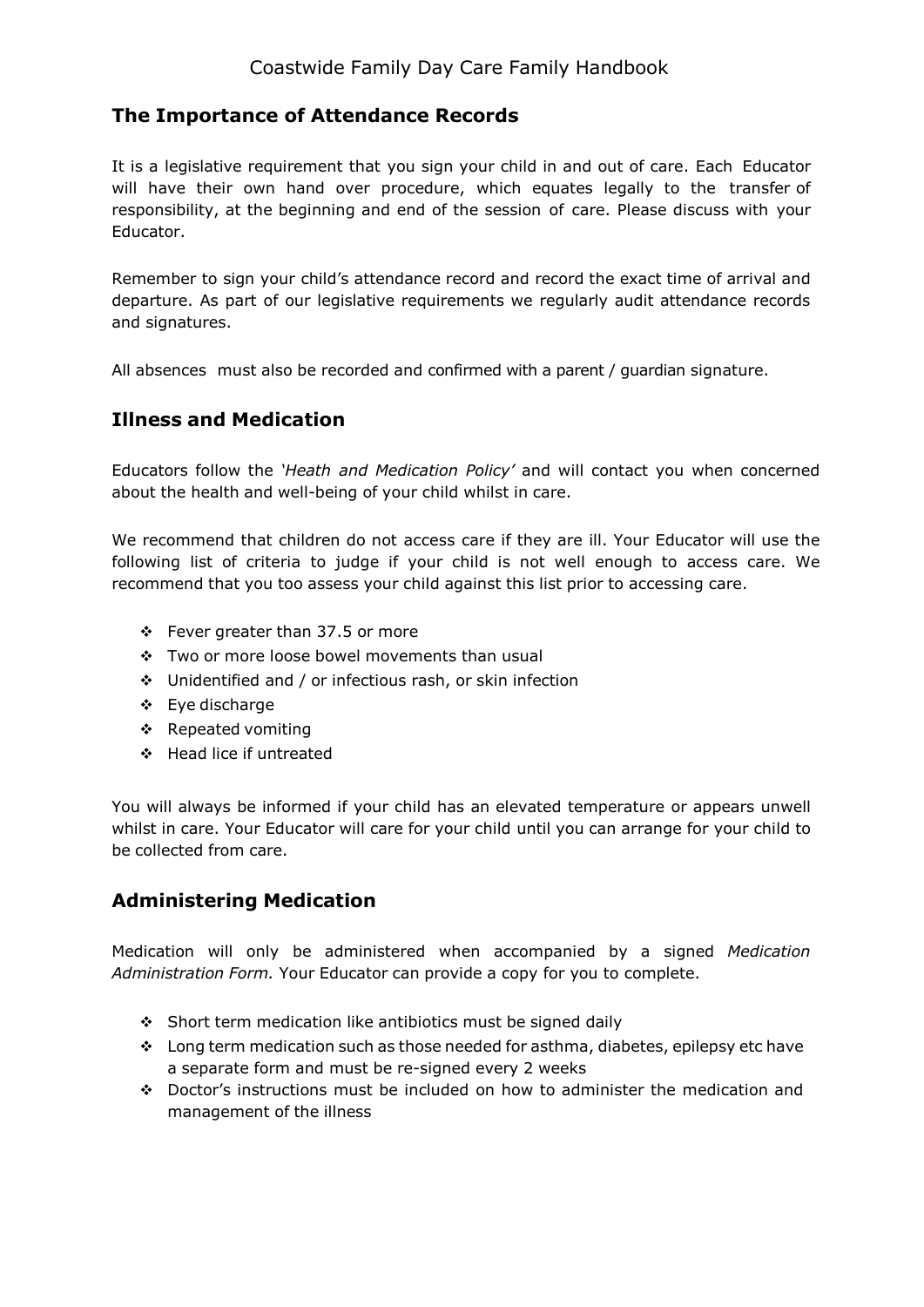#### **Fever Management**

If temperature is elevated, your Educator will offer clear fluids, remove layers of clothing, contact you or your emergency contacts to gain verbal consent to administer paracetamol or ibuprofen, and request immediate collection of your child and continue with fever management until you, or your emergency contact, arrives.

#### **Educational Programming**

Coastwide Family Day Care educational programming is designed to ensure all children experience learning that is engaging and builds success for life.

Educators embrace the '*Early Years Learning Framework'* and '*My Time Our Place'* principles; secure, respectful and reciprocal relationships, partnerships, high expectations and equity, respect for diversity, ongoing learning and reflective practice.

With lower Educator to child ratios, Educators have the opportunity to develop trusting relationships with children and families, providing a secure base for exploration and learning.

Educators acknowledge that families are a child's first and most influential teachers and trusting relationships with families provide the opportunity for Educators to work in partnership with families, sharing insights and perspectives.

Educators and staff from the Coordination Unit share a commitment to respect diversity, access ongoing learning and maintain reflective practice.

High expectations and equity are at the centre of all decision-making, programming and documentation.

#### **National Quality Framework (NQF)**

The National Quality Framework (NQF) is the result of an agreement between all Australian Governments to work together to provide better educational and developmental outcomes for children using education and care services.

The NQF acknowledges that quality education and care shapes every child's future and lays the foundation for development and learning.

#### **Early Years Learning Framework (EYLF)**

The EYLF is a key component of the National Quality Framework. The EYLF guides Educators in developing quality programming and places an importance on supporting parents to best support their children's early learning.

The EYLF emphasises the importance of play-based learning and recognises the importance of communication, language, social and emotional development.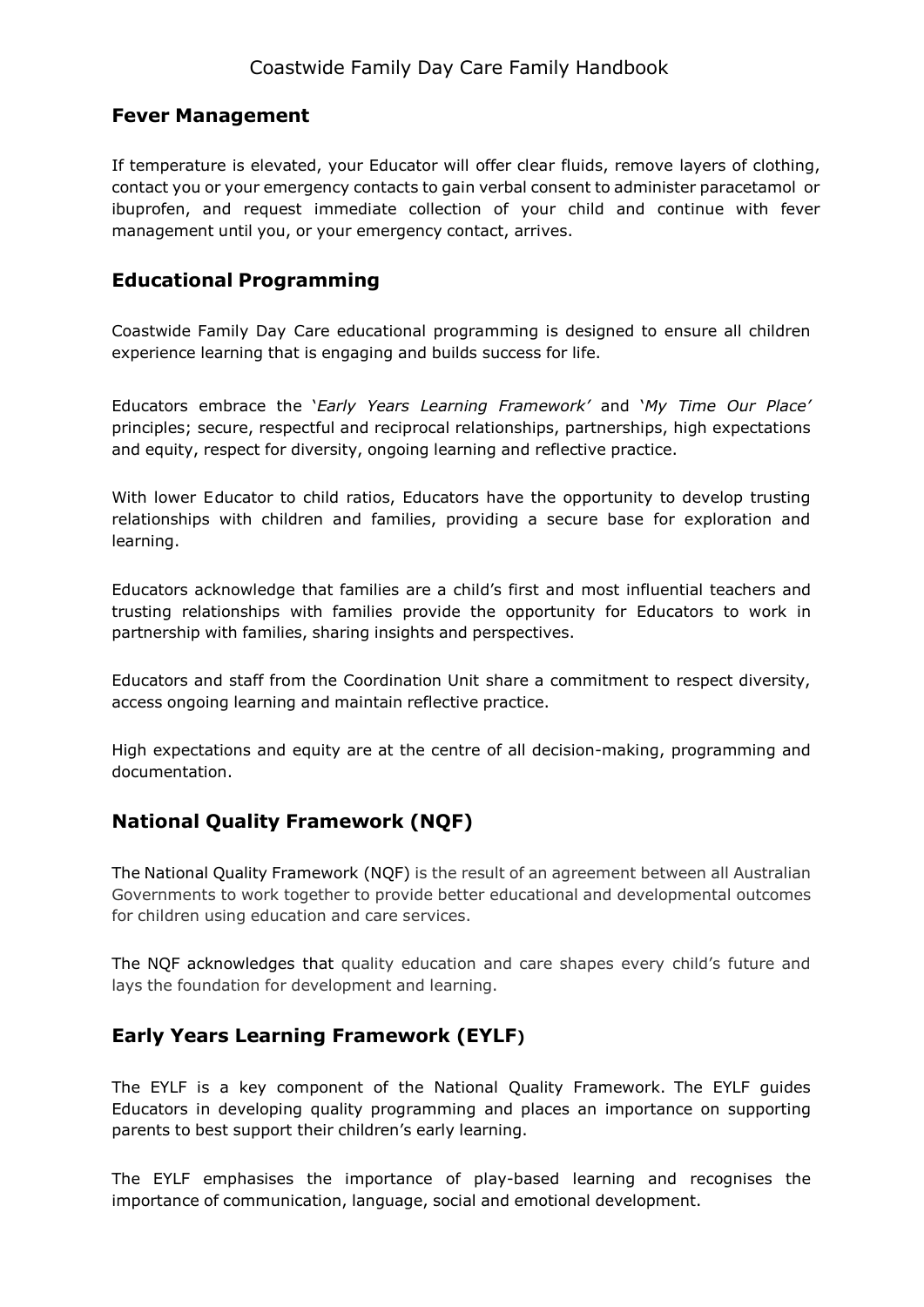#### **Guiding Children's Behaviour**

Your Educator is encouraged to model acceptable behaviour, set clear and consistent rules, use voice intonations, facial expressions, explanations, positive reinforcement and distraction as methods of encouraging appropriate behaviour.

Educators follow the '*Guiding Children's Behaviour Policy'* and physical punishment, exclusion and negative criticism are never acceptable.

The Coordination Unit will provide support for ongoing situations and encourage parents and Educators, in conjunction with the Coordination Unit, to work together for a positive outcome.

#### **Environments, Excursions and Activities**

Every family day care service offers families a unique education and care environment, designed to provide a balance of indoor and outdoor experiences which reflect the interests and development needs of each child.

Although each service is unique, Educators share a commitment to respond to the NQF, meet the legislative requirements whilst providing developmentally appropriate activities.

#### **Activities and Excursions**

Educators are trained to provide a stimulating learning environment for all children in their care. Excursions may be a part of each Educator's program.

As part of the enrolment process you will receive a list of the Approved Routine Excursion your Educator offers. You will have the opportunity to provide permission for your child to attend these excursions.

Each routine excursion has been approved by the Coordination Unit and your Educator will have a copy available in their service.

Your Educator may also organise non-routine excursions and you will be given the opportunity to give permission for your child to attend.

Spontaneous excursions can be a wonderful experience for your child. Family Day Care is unique in the ability to offer this flexibility. Your Educator may discuss their arrangements for spontaneous experiences or excursions which will contribute to their program.

Vehicles used to transport children are required to be correctly fitted with appropriate restraints and undergo an annual safety check at a registered Roads and Maritime Services (RMS) Inspection Station. Coordination Unit vehicles may also be involved in transportation.